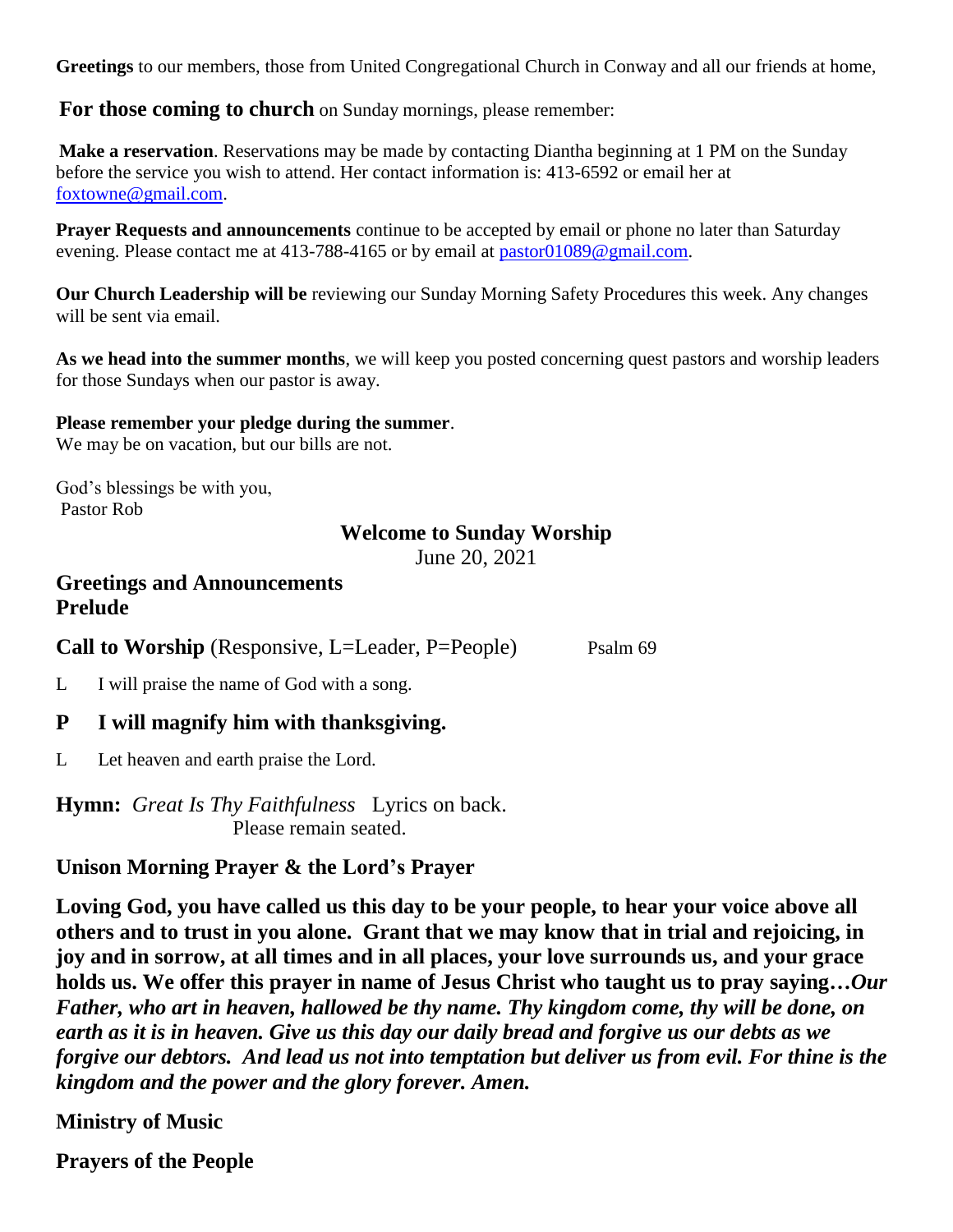## **Offering**

**Hymn:** *Jesus Savior Pilot Me*lyrics on back Please remain seated.

**Scripture Lesson:** Mark 4:35-41

**Sermon:** *God's Boat*

**Hymn:** *Jesus Calls Us, O'er the Tumult* lyrics on back Please remain seated.

**Benediction and Response**

# *Great Is Thy Faithfulness*

Great is Thy faithfulness, O God Creator. There is no shadow of turning with Thee Thou changest not, Thy compassions, they fail not. As Thou hast been Thou forever wilt be

Great is Thy faithfulness, great is Thy faithfulness. Morning by morning new mercies I see. All I have needed Thy hand hath provided. Great is Thy faithfulness, Lord, unto me.

Summer and winter, and springtime and harvest, Sun, moon and stars in their courses above join with all nature in manifold witness to Thy great faithfulness, mercy and love.

Great is Thy faithfulness, great is Thy faithfulness. Morning by morning new mercies I see. All I have needed Thy hand hath provided. Great is Thy faithfulness, Lord, unto me.

## *Jesus Savior Pilot Me*

Jesus, Savior, pilot me over life's tempestuous sea; Unknown waves before me roll, hiding rock and treach'rous shoal. Chart and compass come from Thee. Jesus, Savior, pilot me.

As a mother stills her child, thou canst hush the ocean wild; Boist'rous waves obey Thy will when Thou sayest to them, "Be still!" Wondrous Sovereign of the sea, Jesus, Savior, pilot me.

## *Jesus Calls Us, O'er the Tumult*

Jesus calls us o'er the tumult of our life's wild, restless sea; day by day his sweet voice soundeth, saying "Christian, follow me."